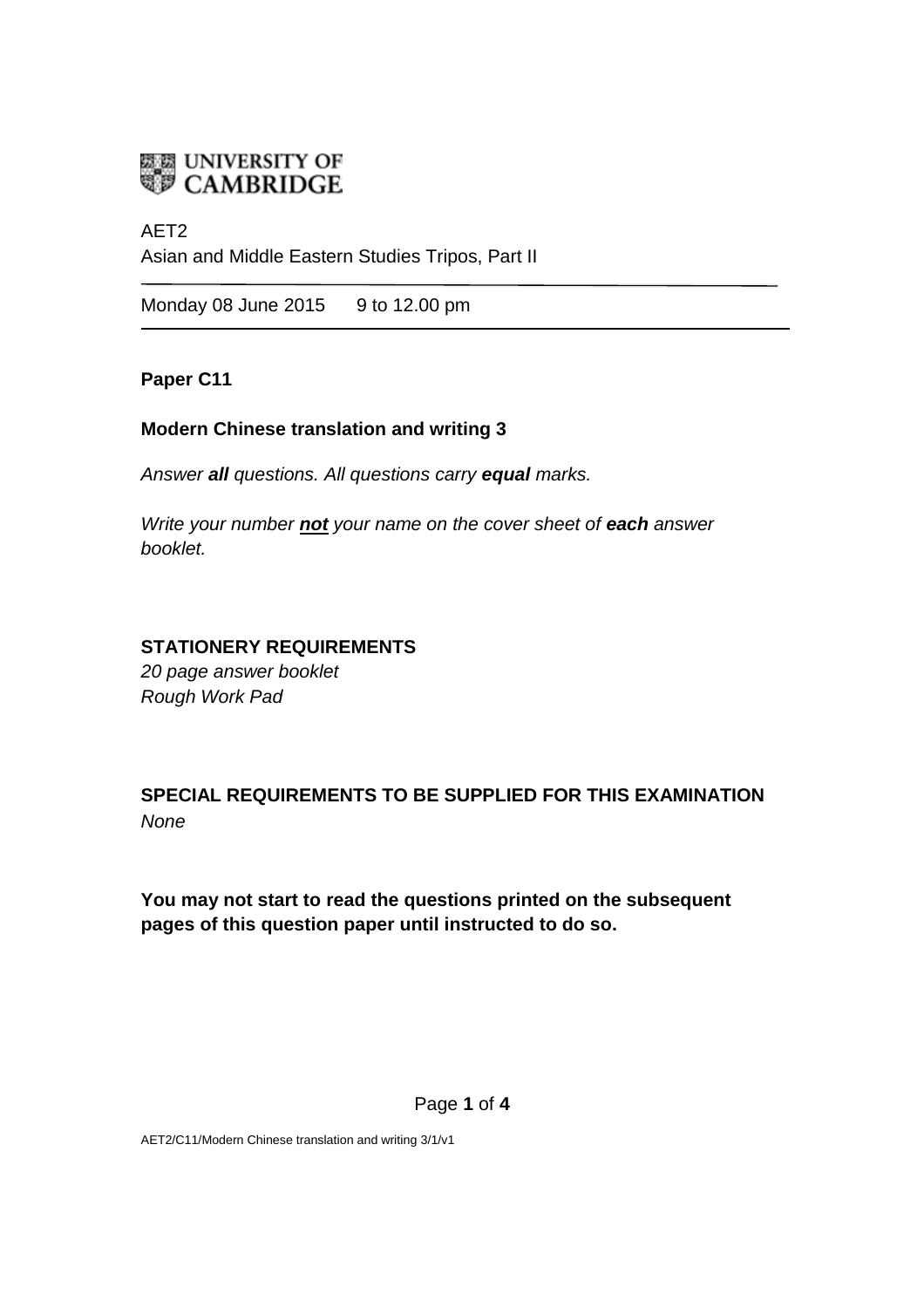#### **1. Translate into Chinese**

Mao once proclaimed that "Women hold up half the sky", but according to a newly released report women hold less than 10 percent of executive-level jobs in China. In this respect, apparently women only hold up about a tenth of the sky. Although China has one of the highest female employment rates in the world at 73 percent, only about 6 percent of CEOs, 8 percent of board directors are women and only 27 percent of senior managers are female.

A study surveyed 850 women who hold a variety of positions in more than 25 industries and 50 cities across China. The survey found that both genders continue to embrace traditional cultural and organizational stereotypes – for example, that women inevitably must divide their attention between career and family and that men are better leaders.

So what can be done to change China's deeply ingrained perceptions of gender? As the New York Times reported last year: "Most Chinese men and women still believe in the saying that "men belong in public, women belong at home". The number of men and women who think this way has increased over the past decade, according to a 2010 survey by the All-China Women's Federation.

Stereotypes and labels can severely undercut women's confidence and career potential. To even get close to gender parity in the workplace, companies need to make sure that job promotions, income and recruiting in the workplace are unbiased, equal and available for all regardless of gender.

#### Page **2** of **4**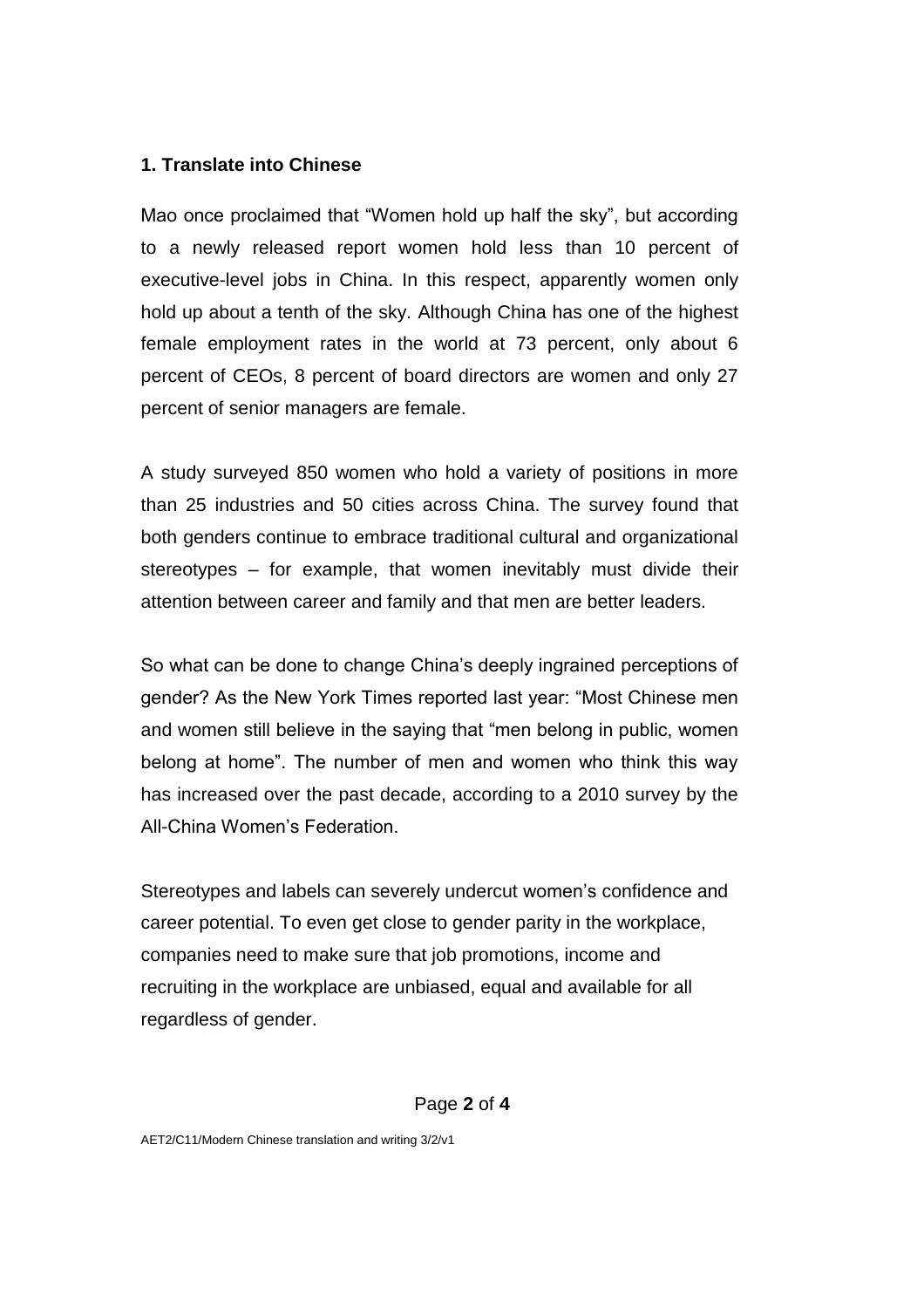## **2. Translate into Chinese**

The food culture in China is one of the most diverse and vibrant in the world, but 21st century challenges threaten its food security. To feed its 1.3 billion citizens, China will have to reconcile many tough issues.

Firstly, there is the Chinese government's stance on genetically modified food. Many developed countries have come down hard in favour of, or opposed to GM food. However, in China GM foods are frequently portrayed by the government as too Western or too capitalist, so opposition to GMOs is a point of nationalism. Despite food shortages, the vast majority of staple foods consumed in China are non-GM.

Polluted land is yet another challenge. While China's airborne pollution gets the most attention internationally, chemical run-off into farm fields is a serious concern for those in the countryside. A 2013 study conducted by the Chinese Ministry of Health found that up to one sixth of all arable farmland was too polluted to grow crops. As a result, although the government's rhetoric focuses on self-sufficiency, in 2013 China imported 5 million tonnes of maize and 6.8 million tonnes of wheat. Chinese people eat the most soybeans in the world but they actually import most of their soybeans from the US.

Moreover, China also faces the issue of food scares and scandals. From repackaged rotten meat to contaminated baby milk, China has no shortages of food controversy. Most of the hazardous food in China comes from the desire to cut production costs and get more food to market.

(TURN OVER)